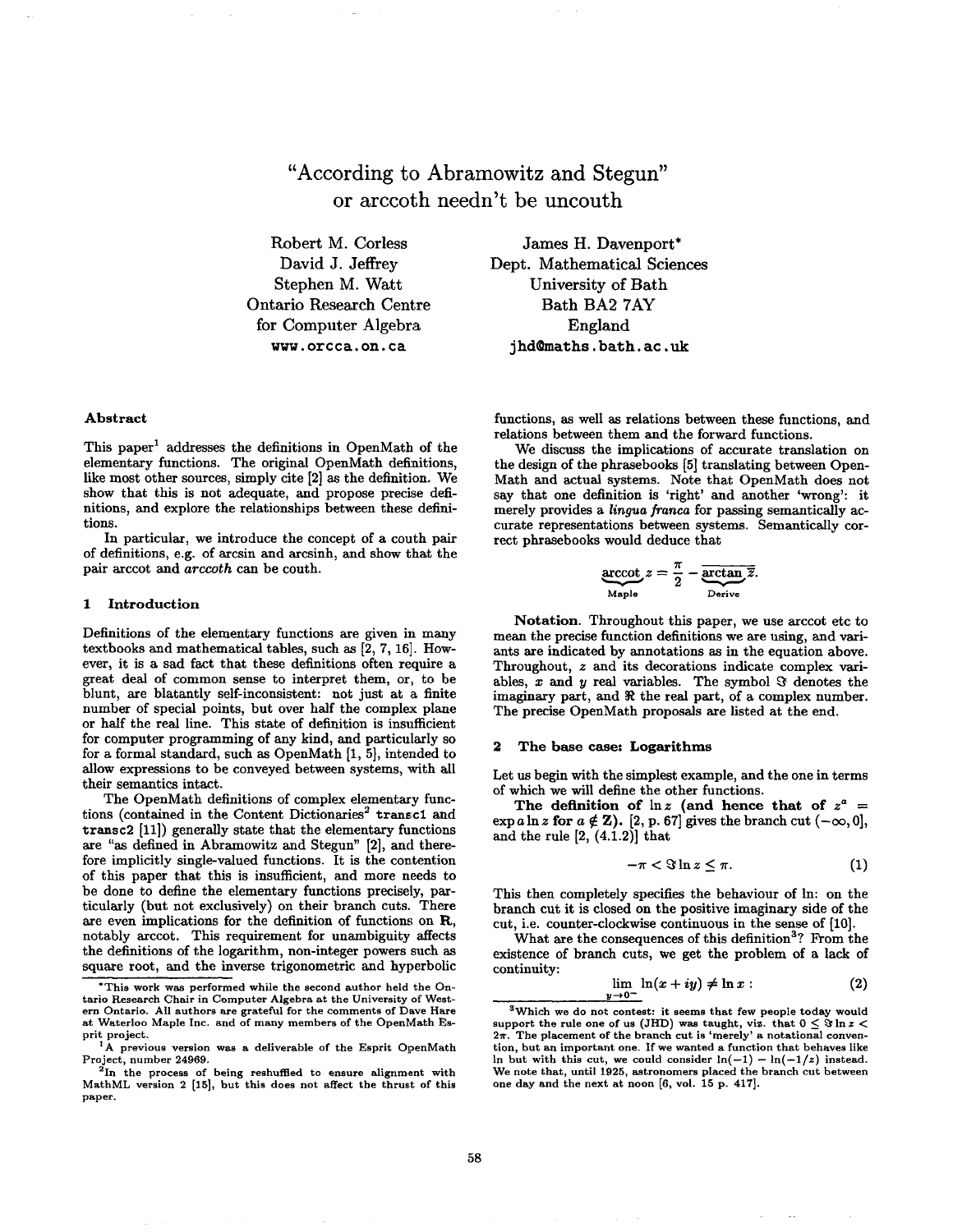for  $x < 0$  the limit is  $\ln x - 2\pi i$ . Related to this is the fact that

$$
\ln \overline{z} \neq \overline{\ln z} \tag{3}
$$

on the branch cut: instead  $\ln \overline{z} = \overline{\ln z} + 2\pi i$  on the cut. Similarly,

$$
\ln\frac{1}{z}\neq -\ln z\tag{4}
$$

on the branch cut: instead  $\ln \frac{1}{z} = -\ln z + 2\pi i$  on the cut. Two families of solutions have been mooted to these

problems.

• [10] points out that the concept of a "signed zero" $4$ [9] (for clarity, we write the positive zero as  $0^+$  and the negative one as  $0^-$ ) can be used to solve problems such as the above, if we say that, for  $x < 0$ ,  $\ln(x+0^+i) = \ln(x)+\pi i$  whereas  $\ln(x+0^-i) = \ln(x)-\pi i$ . Equation (2) then becomes an equality for all  $x$ , interpreting the x on the right as  $x+0$ <sup>-</sup>i. Similarly, (3) and (4) become equalities throughout. Attractive though this proposal is (and OpenMath should probably not inhibit systems that do have signed zeros), it does not answer the fundamental question: what to do if the user types  $ln(-1)$ .

A similar idea is proposed in [12], who make the functions two-valued on the branch cuts, so that  $ln(-1) =$  $\pm\pi i$ . This has the drawback of not fitting readily with numerical evaluation.

More importantly, neither scheme addresses problems off the branch cuts.

• [4] points out that most 'equalities' do not hold for the complex logarithm, e.g.  $\ln(z^2) \neq 2 \ln z$  (try  $z = -1$ ), and its generalisation

$$
\ln(z_1z_2)\neq \ln z_1+\ln z_2.\tag{5}
$$

The most fundamental of all non-equalities is  $z =$ In exp z, with an obvious violation at  $z = 2\pi i$ . They therefore propose to introduce the *unwinding number*   $K$ , defined<sup>5</sup> by

$$
\mathcal{K}(z) = \frac{z - \ln \exp z}{2\pi i} = \left\lceil \frac{\Im z - \pi}{2\pi} \right\rceil \in \mathbb{Z} \tag{6}
$$

(note that the apparently equivalent definition  $\frac{Sz+\pi}{2\pi}$ differs precisely on the branch cut for In as applied to  $\exp z$ ). (5) can then be rescued as

$$
\ln(z_1 z_2) = \ln z_1 + \ln z_2 - 2\pi i \mathcal{K}(\ln z_1 + \ln z_2). \tag{7}
$$

Similarly (3) can be rescued as

$$
\ln \bar{z} = \overline{\ln z} - 2\pi i \mathcal{K}(\overline{\ln z}). \tag{8}
$$

Note that, as part of the algebra of  $K$ ,  $\mathcal{K}(\overline{\ln z})$  =  $\mathcal{K}(-\ln z) \neq \mathcal{K}(\ln \frac{1}{z}).$ 

These problems translate into difficulties with the powering operation, even in cases as apparently simple as square roots. In fact,

$$
\sqrt{z_1 z_2} = \sqrt{z_1} \sqrt{z_2} (-1)^{\mathcal{K}(\ln z_1 + \ln z_2)}.
$$
 (9)

## **3 General Principles**

There is no 'right' answer to the specialisation of the onemany inverse trigonometric and hyperbolic functions. Here we outline various principles that could be used to justify the definitions of the functions (principles 1-2) and the choices of one branch over another (principles 3-5). It should be noted that we cannot apply these principles to each function in isolation, since the choices affect the validity of many identities between functions (principle 6).

*1. For a trigonometric or hyperbolic function f, it should be the case that* 

$$
f(f^{-1}(z)) = z,\t(10)
$$

*at least off the branch cuts, and preferably on it.* While this might seem obvious, it does need to be checked. Given arcsin, one might construct arccos, as follows.

$$
\sin t = \sqrt{1 - \cos^2 t};
$$
  

$$
t = \arcsin \sqrt{1 - \cos^2 t}
$$

so, writing  $t = \arccos u$ broken

$$
\mathop{\rm arccos}_{\text{broken}} u = \arcsin \sqrt{1 - u^2}.
$$

However cos arcsin  $\sqrt{1-u^2}$  is not the identity function, taking  $-1$  to 1. In general, formal manipulation is not guaranteed to yield an actual inverse.

Since the functions  $f$  are many-one, asking for the converse  $f^{-1}(f(z)) = z$  is impossible. However, we could ask that the domain of validity of

$$
f^{-1}(f(z))=z \qquad \qquad (11)
$$

be as 'natural' as possible.

2. All these functions should be mathematically<sup>6</sup> defined *in terms of* In, *thus inheriting their branch cuts from the chosen branch cut for* In *(equation 1).* 

This does not define the function uniquely: far from that, but it does ensure that the functions can be unambiguously reduced to logarithms, a bonus for simplification programs. This rule is essentially the same as the "Principal Expression" rule of [10]; the difference is that [10] allows  $\sqrt{\phantom{a}}$  as a constructor. In practice we use it as well, but consider it to be defined by  $\sqrt{z} = \exp(\frac{1}{2} \ln z).$ 

*3. The choice made for the branch cuts* over C *should be consistent with the 'well-known' behaviour over R.* This generally implies that branch cuts should avoid the real

<sup>4</sup>One could ask why zero should be special and have two values (or four in the Cartesian complex plane). The answer is that all the branch cuts we need to consider are on either the real or imaginary axes, so the side to which the branch cut adheres depends on the sign of the imaginary or real part, including the sign of zero. With sufficient care, this technique can be used for other branch cu

 $5<sup>6</sup>$  Note that the sign convention here is the opposite to that of [4], which defined  $\mathcal{K}(z)$  as  $\lfloor \frac{\pi - \Im z}{2\pi} \rfloor$ : the authors of [4] recanted later to keep the number of -1s occurring in formulae to a minimum.

 $<sup>6</sup>$ This does not imply that it is always right to compute them this</sup> way. There may be reasons of efficiency, numerical stability or plain economy (it is wasteful to compute a real arcsin in terms of complex logarithms and square roots) why a numerical, or even symbolic, implementation should be different, but the *semantics* should be **those**  of this definition in terms of logarithms, possibly augmented by exceptional values when the logarithm formula is ill-defined.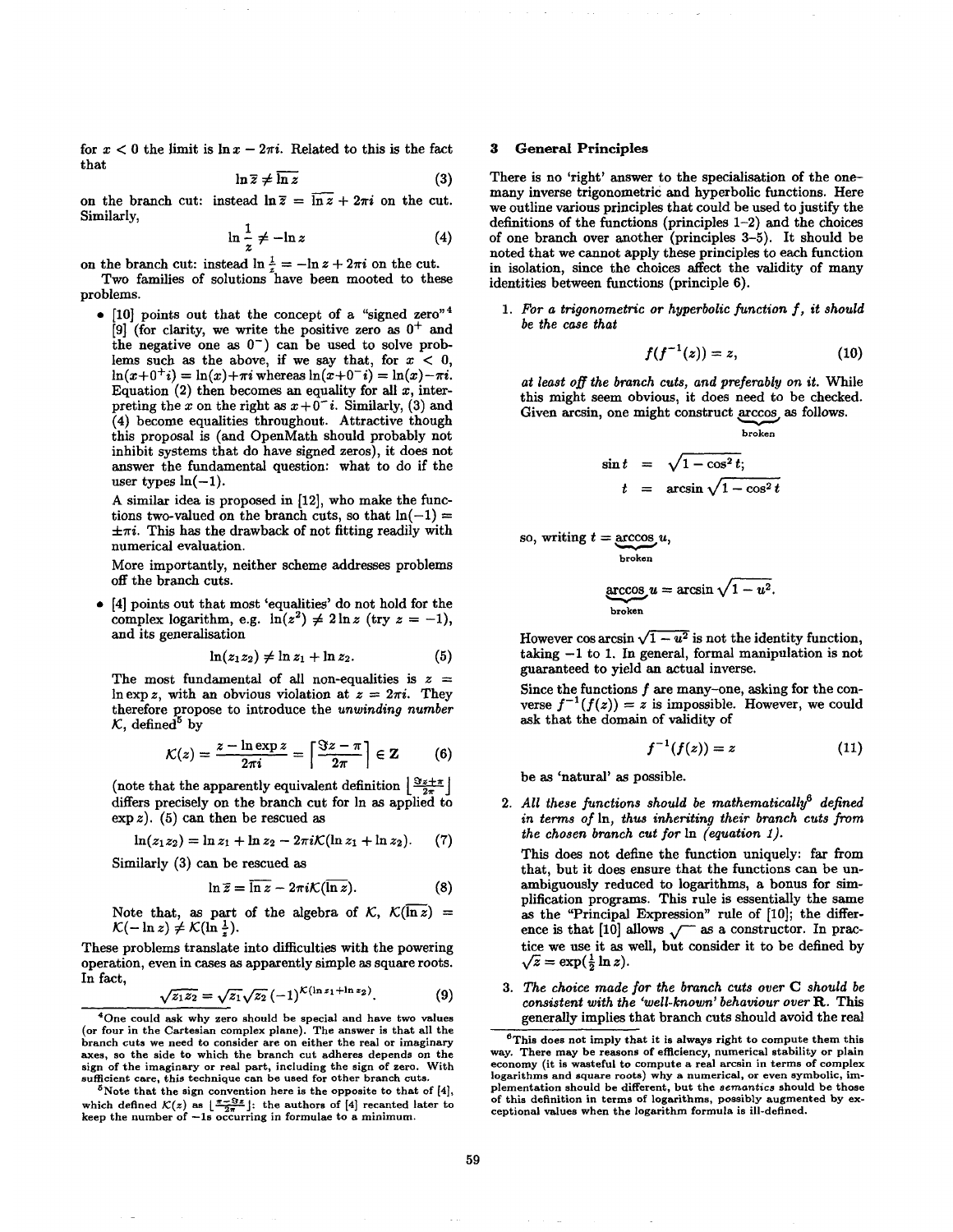axis, passing through infinity if necessary: arctan is a good example.

Again, this doesn't disambiguate completely, and may only be a weak guide if the behaviour over R is poorly specified.

*4. As many as possible of the 'well-known' identities should hold, at least off the branch cuts.* 

Even more than item (3) above, this is subjective, but still worth adhering to. The decision as to which identity is 'more fundamental' than another often depends on the application being considered, and can therefore seem very controversial.

*5. Occam 's razor.* 

The plethora of trigonometric and hyperbolic functions is due partly to the requirements of mathematical tables and their users. For example, cot is frequently tabulated because, near  $\pi/2$ , it is much easier to use than a table of tan, in which interpolation is difficult, even though it is logically redundant in tables (and calculators) that contain reciprocals and tangents. In general, we should not define functions in OpenMath by formulae which axe subtly different from other formulae. The programming language Pascal [8] takes this principle to extremes: the only trigonometric functions defined are sin, cos and axctan. No hyperbolic functions are defined. However, OpenMath is meant to be usable for encoding the full range of mathematical texts, and these do use functions other than sin, cos and arctan. However, the definitions of versine and haversine should probably be relegated to the historical CD.

There is one exception to this that we will see later: we define axccot (and axccoth) *ab initio* rather than in terms of axctan (or arctanh) in order to prevent remaxkable behaviour near zero (which would otherwise be inherited from unremaxkable behaviour near infinity).

## *6. Couthness*

Since there axe well known relations between the hyperbolic and trigonometric functions, there should be similar ones between their inverse functions. If  $h$  is any hyperbolic function, and  $t$  the corresponding trigonometric function, we have a relation

$$
t(z) = ch(iz) \text{ where } c = \begin{cases} 1 & \text{cos, sec} \\ i & \text{cot, cosec} \\ -i & \text{sin, tan} \end{cases}
$$
 (12)

From this it follows *]ormally* that

$$
h^{-1}\left(\frac{1}{c}z'\right) = it^{-1}(z'). \tag{13}
$$

**Definition 1** A choice of branch cuts for  $h^{-1}$  and  $t^{-1}$ *is said to be a* couth *pair of choices if equation. (13) holds except possibly at finitely many points.* 

Of course, there could exist multiple pairs of definitions for  $h^{-1}$  and  $t^{-1}$ , each pair being couth in itself.

## **4 Inverse Trigonometric Functions**

In this section, we describe the OpenMath definitions for these functions in terms of logaxithms (principle 2), and highlight some of the identities and non-identities that result.

## **4.1 Definition of axcsin z**

[2, page 79] gives the branch cuts<sup>7</sup> ( $-\infty$ ,  $-1$ ) and (1,  $\infty$ ), but does not specify the values on the branch cut. Two obvious identities that we want axcsin to satisfy axe

$$
\arcsin(-z) = -\arcsin(z) \tag{14}
$$

and

$$
\underbrace{\arcsin(z)}_{\text{wishful}} = \underbrace{\arcsin(z)}_{\text{wishful}}.
$$
 (15)

In fact the second cannot be satisfied on these branch cuts:  $arcsin(2) = \frac{\pi}{2} - 1.3169...$ *i*, so  $arcsin(\overline{2})$  would have to wishful

be  $\frac{\pi}{6}$  + 1.3169...*i*, but 2 =  $\overline{2}$ . As in the case of the logarithm, these problems can be resolved by *signed zeros* [10] or by unwinding numbers [4]. For signed zeros,  $2 = 2 + 0^+ i$ , and  $2 + 0^+ i = 2 + 0^+ i$ , and we are at liberty to define  $\arcsin(2 + 0^+i) = \frac{\pi}{2} - 1.3169i$  but  $\arcsin(2 + 0^-i) =$  $\frac{\pi}{2}$  + 1.3169*i*. However, as pointed out above, we are now equivocal on the value of axcsin 2.

We require that, as functions  $R \rightarrow R$ , on [-1,1]  $sin(arcsin(x))$  is the identity, and  $arcsin(sin(x))$  is the identity on  $[-\pi/2, \pi/2]$  (and cannot be on a greater range, since sin ceases to be injective).

We adopt the suggestion in [10], that arcsin be defined by the expression

$$
\arcsin z = -i \ln \left( \sqrt{1 - z^2} + iz \right). \tag{16}
$$

This has the correct behaviour on R, and satisfies (14), even on the branch cut; but not (15). The unwinding number solution to (15) is given by the following result.

Lemma 1  $\overline{\arcsin z}$  can be 'simplified':

$$
\overline{\arcsin z} = (-1)^{\mathcal{K}(-\ln(1-z^2))} \arcsin \overline{z} \n+ \pi \mathcal{K}(-\ln(1+z)) - \pi \mathcal{K}(-\ln(1-z))
$$
 (17)

The proof is in Appendix A.

## **4.2 Definition of arccos z**

This has the same branch cuts as axcsin in [2], and therefore the same problems. As functions  $\mathbf{R} \to \mathbf{R}$ , on  $[-1, 1]$  $cos(arccos(x))$  is the identity, and  $arccos(cos(x))$  is the identity on  $[0, \pi]$  (and cannot be on a greater range, since cos ceases to be injective).

We adopt the suggestion in [10], defining

$$
\arccos(z) = \frac{\pi}{2} - \arcsin(z) = \frac{2}{i} \ln \left( \sqrt{\frac{1+z}{2}} + i \sqrt{\frac{1-z}{2}} \right).
$$
\n(18)

This satisfies  $arccos(-z) = \pi - arccos(z)$  everywhere, as we might expect from R.

 $<sup>7</sup>$ In fact,  $[2]$  does not specify the closure of the branch cuts except</sup> in the case of In: we have completed the definitions.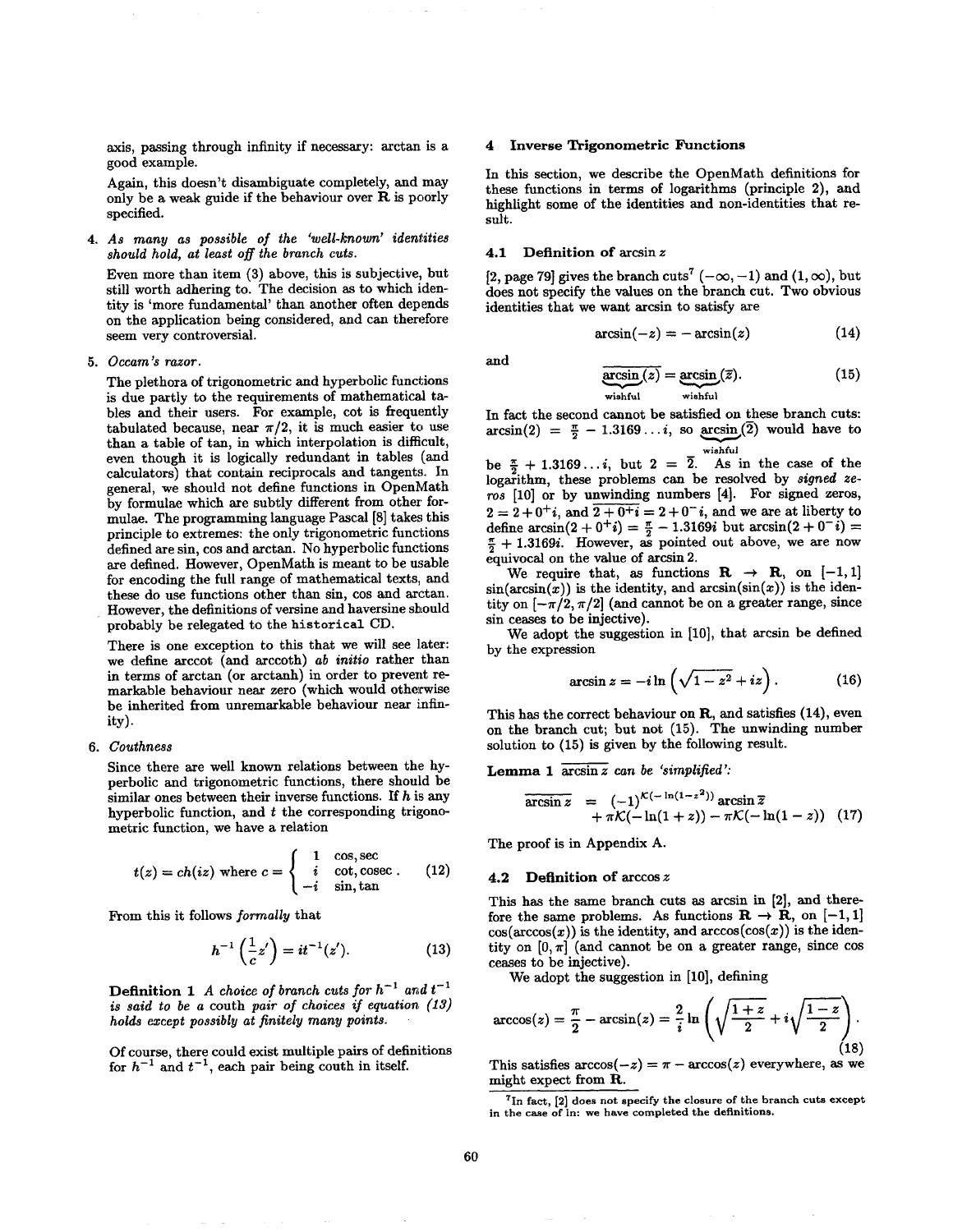Lemma 2 An alternative formulation is Lemma 2 *An alternative formulation is* 

$$
\arccos(z) = -i \ln \left( z + i \sqrt{1 - z^2} \right). \tag{19}
$$

This is trivially equal to:

$$
-i\ln\left(z+i\sqrt{(1-z)(1+z)}\right)
$$

which may be numerically more stable near  $z = \pm 1$ . This issue, and the choice between (18) and (19), which may depend on the availability of hardware square-root capability, are beyond the scope of this paper. The proof is in Appendix are beyond the scope of this paper. The proof is in Appendix

#### $4.3$ Definition of arctan z

[2] gives the following branch cuts:  $(-i\infty, -i]$  and  $[i, i\infty)$ . [10] suggests, and we will adopt, the following definition: [10] suggests, and we will adopt, the following definition:

$$
\frac{1}{2i}\left(\ln(1+iz) - \ln(1-iz)\right). \tag{20}
$$

This satisfies

$$
\arctan(-z) = -\arctan(z),\tag{21}
$$

and is now the definition adopted by Common Lisp [13, p. 309], replacing 309], replacing

$$
-i\ln\left((1+i z)\sqrt{1/(1+z^2)}\right),\,
$$

which does not satisfy (21).

With this definition, we have the following relationship (proved in Appendix D) between arcsin and arctan: (proved in Appendix D) between arcsin and arctan:

$$
\arcsin z = \arctan \frac{z}{\sqrt{1 - z^2}} + \pi \mathcal{K}(-\ln(1+z)) - \pi \mathcal{K}(-\ln(1-z))
$$
\n(22)

## 4.4 Definition of  $arccot z$

[2] (page 79) gives the branch cut  $[-i, i]$  from the ninth printing on, with the definition ing on, with the definition

$$
\arccot z = \arctan(1/z). \tag{23}
$$

However, according to  $[10]^8$ , earlier printings gave the definition

$$
\operatorname{arccot} z = \frac{\pi}{2} - \arctan z. \tag{24}
$$

It should be noted that definition (23), regarded as the definition of a purely real function, has a range of  $(-\pi/2, \pi/2)$  $\{0\}$ , with a singularity at  $z = 0$  (probably intended to be given the value  $\pi/2$ , but this has to be inferred from [2]), whereas (24) has a range of  $(0, \pi)$  and no singularity. The branch cuts for (24) are clearly those for arctan.

There is no clear standard for the definition of arccot as a function  $\mathbf{R} \to \mathbf{R}$ : the standard shibboleth is to ask for the definition of  $arccot(-1)$ , though any other negative number would do. This gives the following results.

| [2]           | 1st printing | $3\pi/4$ | inconsistent      |
|---------------|--------------|----------|-------------------|
| $^{\dagger}2$ | 9th printing | $-\pi/4$ |                   |
| 17            | 5th edition  |          | inconsistent      |
| [16]          | 30th edition | $3\pi/4$ | inconsistent      |
| Maple         | V release 5  | $3\pi/4$ |                   |
| Axiom         | 2.1          | $3\pi/4$ |                   |
| Mathematica   | [14]         | $-\pi/4$ |                   |
| Reduce        | 3.4.1        | $-\pi/4$ | in floating point |
| Matlab        | 5.3.0        | $-\pi/4$ | in floating point |
| Matlab        | 5.3.0        | $3\pi/4$ | symbolic toolbox  |
|               |              |          |                   |

In the absence of any consensus, we appeal to Occam's razor, and, since  $\cot(z) = 1/\tan(z)$ , we wish to define  $\arccot(z)$  by  $(23)$ . In fact, we need to be slightly more careful, since this does not define  $arccot(0)$ . To solve this problem and have  $\arccot(0) = \pi/2$  (i.e. interpreting 1/0 as  $+\infty$  rather than  $-\infty$ ), we follow [10] and define

$$
\operatorname{arccot} z = \frac{1}{2i} \ln \left( \frac{z+i}{z-i} \right). \tag{25}
$$

The apparently similar equation<sup>9</sup> The apparently similar equation 9

-oo), we follow [10] and define

$$
\underbrace{\text{arccot}}_{[3]} z = \frac{i}{2} \ln \left( \frac{z - i}{z + i} \right)
$$

in fact defines  $-\arccot(-z)$ , which takes the value  $-\pi/2$ rather than  $\pi/2$  at  $z=0$ , but is equal everywhere else real. In fact, the two differ only on the branch cuts. In fact, the two differ only on the branch cuts.

## 4.5 Definition of  $\arccos z$

[2] gives the branch cut  $(-1, 1)$ . The parsimony principle mentioned above would define this in terms of arccos, viz. mentioned above would define this in terms of arccos, viz.

$$
\operatorname{arcsec}(z) = \operatorname{arccos}(1/z) = -i \ln \left( 1/z + i \sqrt{1 - 1/z^2} \right).
$$
\n(26)

This satisfies the rule that  $\arccos(c-x) = \pi - \arccos(c)$ . The singularity at  $z=0$  is genuine. singularity at z = 0 is genuine.

**4.6** Definition of  $\arccsc z$ <br>The branch cuts are as for  $\arccos c$ . Again, we should define this in terms of arcsin, viz. this in terms of arcsin, viz.

$$
\arccsc(z) = \arcsin(1/z) = -i\ln\left(i/z + \sqrt{1-1/z^2}\right). \tag{27}
$$

This satisfies the rule that  $arccsc(-z) = -arccsc(z)$ . Again, the singularity at  $z = 0$  is genuine. the singularity at z = 0 is genuine.

# **5 Inverse Hyperbolic Functions**

This section lays out our proposals for the definition of the couthness, i.e. how this material relates to that of the previous section, are deferred until the next section.

(22)

 ${}^{8}$ Atypically, Kahan is guilty of over-simplification here. The definition (equation 4.4.8) was always (23), with the branch cuts as listed.<br>However the claimed range was  $0 \leq \arccot z \leq \pi$  (note the  $\leq$  rather<br>than  $\lt)$ , with the formula  $\arccot(-z) = \pi - \arccot(z)$ , which is algebraically inconsistent with (23) and with (21), which was quoted in all printings. This inconsistency has been reproduced in as recent a<br>source as [16] on pages 465–466.

<sup>&</sup>lt;sup>9</sup>This, in its equivalent form  $\frac{-1}{2i} \ln \frac{i z + 1}{i z - 1}$ , is quoted in [3, p. 579] as the definition of arccot. The authors are grateful to Prof. Pohst for this information.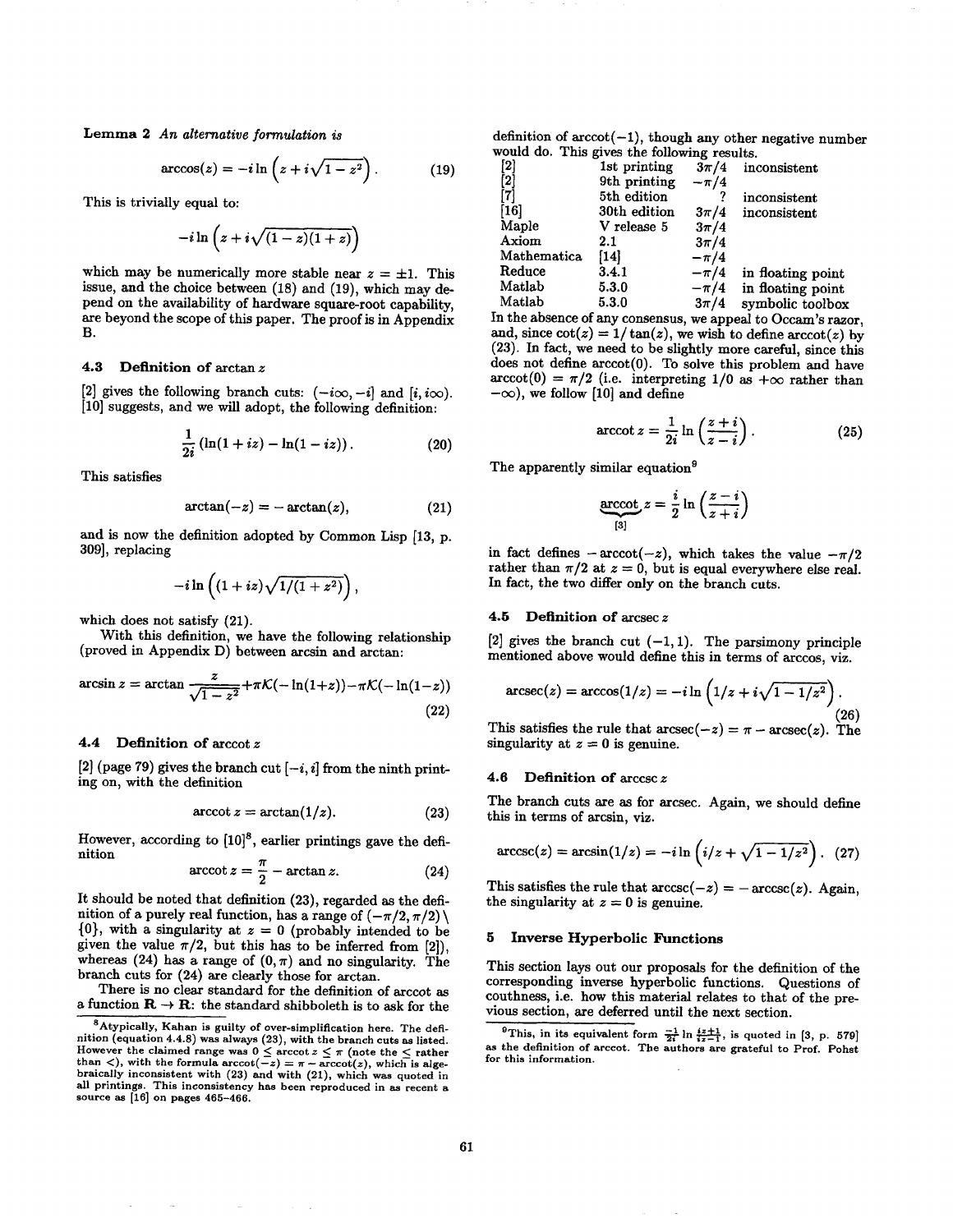## **5.1** Definition of arcsinh **z**

[2] gives the branch cuts:  $(-i\infty, -i)$  and  $(i, i\infty)$ . We follow [10], which gives the principal expression

$$
\operatorname{arcsinh}(z) = \ln\left(z + \sqrt{1 + z^2}\right),\tag{28}
$$

and this satisfies the symmetry rule:

$$
\operatorname{arcsinh}(z) = -\operatorname{arcsinh}(-z)
$$

#### Definition of  $arccosh z$  $5.2$

[2] gives the branch cut  $(-\infty, 1)$ : in addition there is a branch point at  $z = -1$ . We follow [10], which gives the primary expression

$$
\operatorname{arccosh}(z) = 2\ln\left(\sqrt{\frac{z+1}{2}} + \sqrt{\frac{z-1}{2}}\right). \tag{29}
$$

## 5.3 Definition of arctanh z

[2] gives the branch cuts:  $(-\infty, -1]$  and  $[1, \infty)$ . We follow [10], which gives the principal expression

$$
\operatorname{arctanh}(z) = \frac{1}{2} \left( \ln(1+z) - \ln(1-z) \right). \tag{30}
$$

This satisfies  $\arctanh(z) = -\arctanh(-z)$ .

## 5.4 Definition of arccoth z

[2] gives the branch cut  $[-1, 1]$ . We define arccoth by

$$
\operatorname{arccoth} z = \frac{1}{2} \ln \left( \frac{z+1}{z-1} \right). \tag{31}
$$

The expression derived from that of arctanh would be

$$
\operatorname{arccoth}_{\tanh-\text{based}}(z) = \frac{1}{2} \left( \ln(1 + \frac{1}{z}) - \ln(1 - \frac{1}{z}) \right). \tag{32}
$$

However, this has a jump discontinuity in the imaginary part along the real axis, corresponding to an inconsistency in the imaginary part of arctanh near  $\pm \infty$ , with  $\Im$  arccoth  $z =$ tanh-- **based** 

 $\pi/2$  for real  $z < 0$ , and  $-\pi/2$  for  $z > 0$ . An apparently similar formulation would be

$$
\operatorname{arccoth}(z) = \frac{1}{2} \left( \ln(-1 - z) - \ln(1 - z) \right). \tag{33}
$$

Superficially, this has a branch cut on  $(-\infty, 1]$ , but in fact the branch cuts of the two logarithms cancel on  $(-\infty, -1)$ , so that the branch cut is in fact  $[-1, 1]$ . This satisfies  $arccoth(-z) = -\operatorname{arccoth}(z)$  except at  $z = 0$ .

Lemma 3 *Equations (31) and (33) define the same func*tion.

The proof is in Appendix C.

## 5.5 Definition of arcsech z

[2] gives the branch cuts:  $(-\infty, 0]$  and  $(1, \infty)$ . Definition in terms of the formula for arccosh would give

$$
\operatorname{arcsech}(z) = 2\ln\left(\sqrt{\frac{z+1}{2z}} + \sqrt{\frac{1-z}{2z}}\right). \tag{34}
$$

The singularity at  $z = 0$  is genuine.

#### **Definition of arccsch z** 5.6

[2] gives the branch cut  $(-1, 1)$ . Definition in terms of the formula for arcsinh would give

$$
\operatorname{arccsch}(z) = \ln\left(\frac{1}{z} + \sqrt{1 + \left(\frac{1}{z}\right)^2}\right),\tag{35}
$$

This also has a singularity at  $z = 0$ .

#### **6 How Couth are We?**  6

In this section, we examine how the various choices we have outlined in the previous two sections fit in with the definition of couthness given above.

## 6.1 Couthness of arcsin / arcsinh

In this case, equation(13) translates into

$$
\operatorname{arcsinh}(iz) \stackrel{?}{=} i \arcsin(z). \tag{36}
$$

Substituting in equations (16) and (28) gives

$$
\ln\left(iz+\sqrt{1+(iz)^2}\right)\stackrel{?}{=}i\left(-i\ln\left(\sqrt{1-z^2}+iz\right)\right),
$$

which is patently true. So these two definitions are couth.

## 6.2 Couthness of arccos / arccosh

In this case, equation(13) translates into

$$
\operatorname{arccosh}(z) = i \operatorname{arccos}(z). \tag{37}
$$

Substituting in equations (18) and (29) gives

$$
2\ln\left(\sqrt{\frac{z+1}{2}}+\sqrt{\frac{z-1}{2}}\right)\frac{z}{i}i\frac{2}{i}\ln\left(\sqrt{\frac{1+z}{2}}+i\sqrt{\frac{1-z}{2}}\right).
$$

The difference between the two is that the left-hand side has  $\sqrt{\frac{z-1}{2}}$ , whereas the right-hand side has  $i\sqrt{\frac{1-z}{2}}$ . Now, a consequence of the branch cut (1) for In is that every square root has its argument in the range  $-\frac{\pi}{2} < \arg \leq \frac{\pi}{2}$ , so these two cannot be equal everywhere. In fact, they are equal when  $\arg\left(\sqrt{\frac{1-z}{2}}\right) \leq 0$ , which simplifies to  $\arg\left(1-z\right) \leq 0$ , i.e. when  $\Im z > 0$  or  $\Im z = 0$  and  $\Re(1 - z) \ge 0$ , i.e.  $\Re z \le 1$ . This region is the upper half-plane, including the real axis for  $\Re z \leq 1$ .

## 6.3 Couthness of arctan / arctanh

In this case, equation(13) translates into

$$
\operatorname{arctanh}(iz) = i \arctan(z). \tag{38}
$$

Substituting in equations (20) and (30) gives

$$
\frac{1}{2}\left(\ln(1+iz) - \ln(1-iz)\right) \stackrel{?}{=} i\left(\frac{1}{2i}\left(\ln(1+iz) - \ln(1-iz)\right)\right)
$$

These are clearly equal everywhere.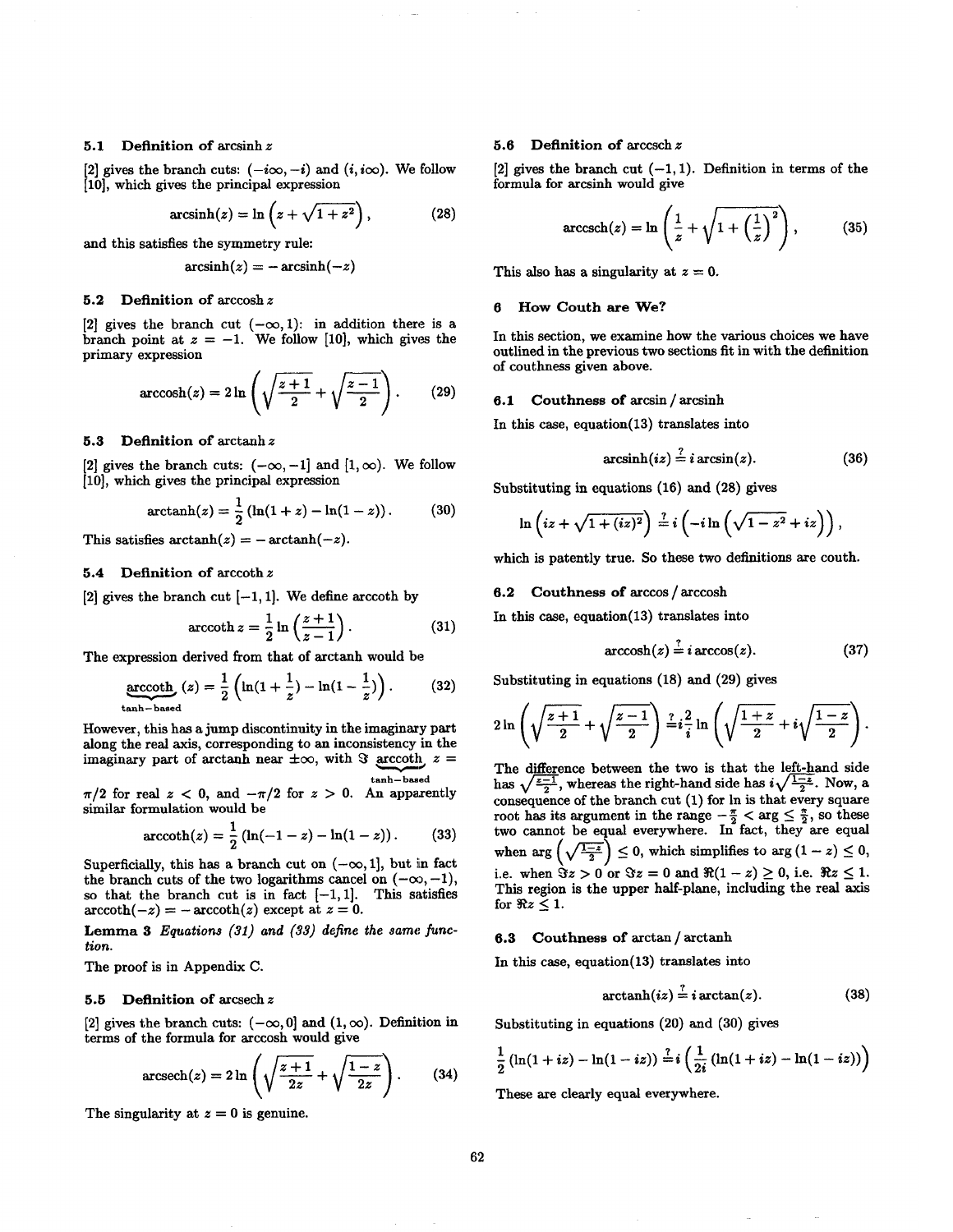# $\mathcal{L}$  continuous of arccot $\mathcal{L}$

 $\sum_{i=1}^{n}$  this case, equation (13) translates into  $\sum_{i=1}^{n}$ 

$$
\operatorname{arccoth}(-iz) \doteq i \operatorname{arccot}(z). \tag{39}
$$

 $S_{\text{max}}$  (25) and (25)

$$
\frac{1}{2}\ln\left(\frac{-iz+1}{-iz-1}\right) \stackrel{?}{=} i\left(\frac{1}{2i}\ln\left(\frac{z+i}{z-i}\right)\right)
$$

 $S_{\text{S}}$  the inputs  $S_{\text{S}}$  is the logarithmic are equal, this is trivial.

# 6.5 Couthness of arcsec  $/$  arcsech<br>In this case, equation(13) translates into

 $\sum_{i=1}^{n}$  the case, equation (13) translates into  $\sum_{i=1}^{n}$ 

$$
\operatorname{arcsech}(z) = i \operatorname{arcsec}(z). \tag{40}
$$

 $S = \frac{1}{4}$  and  $\left(\frac{2}{5}\right)$  and  $\left(\frac{2}{5}\right)$ 

$$
2\ln\left(\sqrt{\frac{z+1}{2z}}+\sqrt{\frac{1-z}{2z}}\right)\stackrel{?}{=}\ln\left(1/z+i\sqrt{1-1/z^2}\right).
$$
\n(41)

At  $z=\frac{1}{2}$ , this becomes

$$
2\ln\left(\sqrt{\frac{3}{2}}+\sqrt{\frac{1}{2}}\right)\stackrel{?}{=}\ln\left(2+i\sqrt{-3}\right):
$$

a palpable falsehood. In fact, one side is the negation of the other. Now, lemma 2 shows that

$$
\ln\left(z+i\sqrt{1-z^2}\right)=2\ln\left(\sqrt{\frac{z+1}{2}}+i\sqrt{\frac{1-z}{2}}\right).
$$

Replacing z by *1/z* gives

$$
\ln\left(\frac{1}{z}+i\sqrt{1-\frac{1}{z^2}}\right)=2\ln\left(\sqrt{\frac{z+1}{2z}}+i\sqrt{\frac{z-1}{2z}}\right).
$$

 $S$  substituting this into equation (11)

$$
2\ln\left(\sqrt{\frac{z+1}{2z}}+\sqrt{\frac{1-z}{2z}}\right)\stackrel{?}{=}2\ln\left(\sqrt{\frac{z+1}{2z}}+i\sqrt{\frac{z-1}{2z}}\right)
$$

Since  $\ln a = \ln b$  if and only if  $a = b$ , this reduces to  $\sqrt{\frac{1-z}{2z}} \cdot i \sqrt{\frac{z-1}{2z}}$ . These are equal when  $\arg \sqrt{\frac{z-1}{2z}} \leq 0$ , equivalent to  $arg(1 - 1/z) \leq 0$  This is true precisely when  $\Im z$  < 0 or  $\Im z = 0$  and  $\Re z \ge 1$ . Hence the pair arcsec / arcsech is not couth. arcsech $\alpha$  is not countered in the counter of  $\alpha$ 

## 6.6 Couthness of arccsc / arccsch

In this case, equation(13) translates into

$$
\operatorname{arccsch}(-iz) \stackrel{i}{=} i \operatorname{arccsc}(z). \tag{42}
$$

Substituting in equations (27) and (35) gives

$$
\ln\left(\frac{1}{-iz}+\sqrt{1+\left(\frac{1}{-iz}\right)^2}\right)\stackrel{?}{=}\ln\left(\frac{i}{z}+\sqrt{1-\frac{1}{z^2}}\right).
$$

These are patently equal.<br> $10_{\text{It}}$  is tempting to a computer scientist to write "arguments of", but that way lies linguistic confusion. but that way lles linguistic confusion.

### 7 **7** Implications for Phrase-book Writers

An OpenMath phrase-book is actually a piece of software that translates between the semantics of OpenMath (as defined in the Content Dictionaries) and the semantics of a particular application, as well as simply translating names. Of course, life for the phrase-book writer is simplest if the semantics of the application are the same as those of Open-Math, but this will not always be the case.

A classic example of this would be the translation of arccot between OpenMath, whose semantics we propose to define by (25), and a system, such as Maple or Axiom, where the semantics of arccot are defined by  $(24)$ .

Application  $\rightarrow$  OpenMath arccot  $z \mapsto \frac{\pi}{2}$  - arctan z OpenMath  $\rightarrow$  Application arccot  $z \mapsto \arctan(1/z)$ 

Derive has a different definition of arctan to eliminate the unwinding numbers from (22), so that, for Derive,  $\arcsin(z) = \arctan \frac{z}{z}$ . This definition can be re- $\sqrt{1-z^2}$ 

to that of OpenMath either via unwinding numbers or via  $\arctan (z) = \overline{\arctan z}$  It is often possible to deal with ,~..~(z) = arctan~. It is often possible to deal with such

Derive differences on branch cuts by such a 'double conjugate' rep-<br>resentation. This representation has the advantage that the (always legal) rule  $\overline{z} \rightarrow z$  means that the transformation is self-inverse.

## **8** Proposals

This section lists the concrete suggestions that the authors have for  $\mathcal{L}_{\mathbf{F}}$  and

1. OpenMath should *define*  $a^b$  (in the case of non-integer *b*) via

$$
a^o = \exp(b \ln a), \tag{43}
$$

rather than the current weasel words: "When the sec-<br>ond argument is not an integer care should be taken as to the meaning of this function; however it is here to  $t_{\text{energy}}$  of this function; however it is  $\frac{1}{t_{\text{entropy}}}\left(11\right)$ represent general powering" (axithl. ocd [11]).

- 2. OpenMath should base all its single-valued definitions of the naturally multi-valued elementary functions on the logarithm function. This means that it would be reasonable to define all the forward functions in terms of the exponential function. of the exponential function.
	- 3. OpenMath should be parsimonious in terms of the particular cot, sec and cosec, and their inverses and hyperbolic analogues should be defined<sup>11</sup> in terms of the other functions and reciprocals.

The actual proposals for the definitions of functions are summarised below.

 $11$ One could argue that these functions need not be defined at all. Indeed tan could be replaced by sin / cos etc. This would create problems for renderers, but these are not insuperable, and getting good-looking mathematics out of OpenMath already requires a certain amount of intelligence on the part of the renderers. However, not having these functions would, we argue, actually increase the risk of the sort of subtle mis-understanding that this paper is meant to point out (e.g. defining arccot in terms of arctan leaves  $arccot(0)$ undefined, and the definition is non-trivial: see the discussion after equation (25)), and makes it harder to write numerically-ac<br>expressions.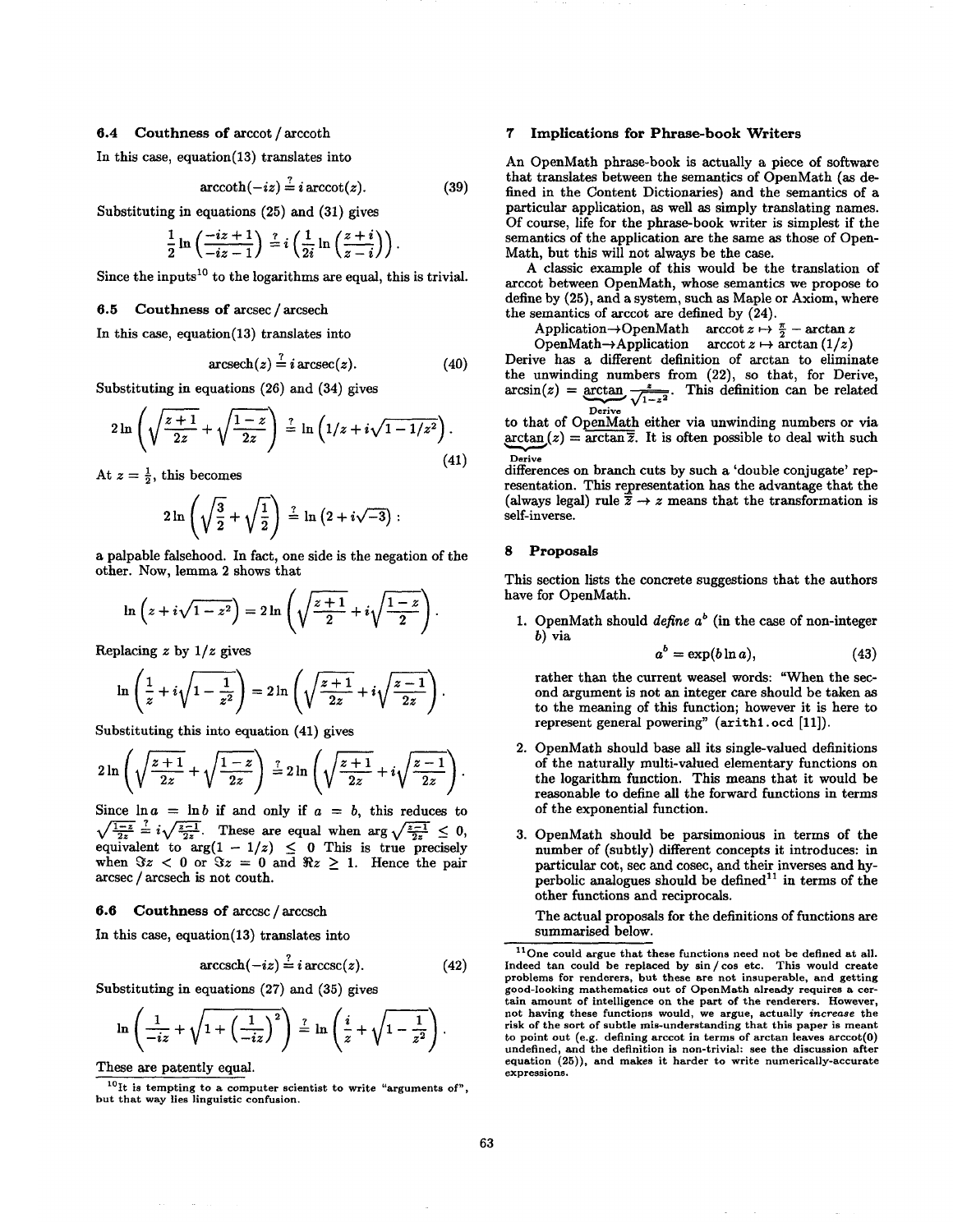| arcsin | (16) | arcsinh | (28) | couth   |  |
|--------|------|---------|------|---------|--|
| arccos | (18) | arccosh | (29) | uncouth |  |
| arctan | (20) | arctanh | (30) | couth   |  |
| arccot | (25) | arccoth | (31) | couth   |  |
| arcsec | (26) | arcsech | (34) | uncouth |  |
| arccsc | (27) | arccsch | (35) | couth   |  |

- 4. OpenMath should use the 'unwinding number' formalism for stating any mathematical properties of these functions (and therefore an OpenMath CD should define the unwinding number).
- 5. OpenMath should not forbid the use of signed zeros, and therefore range restrictions such as  $(1)$  have to be relaxed to non-strict inequalities in this case.
- 6. OpenMath should consider whether it wants (using different symbols, e.g. Log) to represent the multi-valued inverse functions as well as the single-valued ones. inverse functions as well as the single-valued ones.

## References

- [1] Abbott, J.A., Díaz, A. & Sutor, R.S., OpenMath: A Protocol for the Exchange of Mathematical Information.  $SIGSAM$  Bulletin 30 (1996) 1 pp. 21–24.
- [2] Abramowitz, M. & Stegun, I., Handbook of Mathemati $cal$  Functions with Formulas, Graphs, and Mathemati*cal Tables.* US Government Printing Office, 1964. 10th Printing December 1972. Note that [11] does not define which printing to use.
- [3] Bronstein, Semendjajew & Musiol, Taschenbuch der *Aathematik.* Mühlig in Harri Deutsch Verlag, Frank-*Mathematik.* Mfihlig in Harri Deutsch Verlag, Frank-
- [4] Corless, R.M. & Jeffrey, D.J., The Unwinding Number. SIGSAM Bulletin 30 (1996) 2, pp. 28-35.
- SIGSAM Bulletin 30 (1996) 2, pp. 28-35. mplementation. Proc. ISSAC '97 (ed. W. Küchlin), ACM New York, 1997, pp. 241-248.
- [6] Encyclopedia Britannica, 15th. edition. Encyclopedia Britannica Inc., Chicago etc., 15th ed., 1995 printing.
- [7] Gradshteyn, I.S. & Ryzhik, I.M. (ed A. Jeffrey), Table of Integrals, Series and Products. 5th ed., Academic Press, 1994.
- [8] IEEE Standard Pascal Computer Programming Language. IEEE Inc., 1983.
- [9] IEEE Standard 754 for Binary Floating-Point Arithmetic. IEEE Inc., 1985.
- [10] Kahan, W., Branch Cuts for Complex Elementary Functions. The State of Art in Numerical Analysis (ed. A. Iserles & M.J.D. Powell), Clarendon Press, Oxford, 1987, pp. 165–211.
- 1987, pp. 165-211.  $1$  The OpenMath  $C$  OpenMath  $C$  OpenMath  $C$ http://www.nag.co.uk/projects/0penMath/corecd

[12] Rich, A.D. and Jeffrey, D.J., Function evaluation on branch cuts. SIGSAM Bulletin 116(1996).

[13] Steele, G.L., Jr., Common LISP: The Language, 2nd. edition. Digital Press, 1990.

edition. Digital Press, 1990.

- [14] Wolfram,S, *The Mathematica Book.* Wolfram Me-
- [15] World-Wide Web Consortium, Mathematical Markup Language (MathML) 2.0 Draft Specification. W3C Draft, revision of 28 March 2000. http://www.w3.org/ TR/2000/WD-MathML2-20000328.
- [16] Zwillinger, D. (ed.), CRC Standard Mathematical Tables [16] Zwillinger,D. (ed.), *CRC Standard Mathematical Tables and Formulae.* 30th. ed., CRC Press, Boca Raton, 1996.

## Proof of Lemma 1

The result to be proved is

Lemma 1  $\overline{\arcsin z}$  can be 'simplified':

Lemma 1 arcsinz *can be 'simplified':* 

$$
\arcsin z = (-1)^{\mathcal{K}(-\ln(1-z^2))} \arcsin \overline{z} + \pi \mathcal{K}(-\ln(1+z)) - \pi \mathcal{K}(-\ln(1-z)) \qquad (17)
$$

Notice that the expression  $\mathcal{K}(-\ln(1 - z^2))$  is the most concise characteristic function for the branch cuts of arcsin available in this notation; the other unwinding numbers specify the positive and negative halves of the cut.

**Proof:** From the definition (16) **Proof:** From the definition (16)

$$
\overline{\arcsin z} = i \, \ln(iz + \sqrt{1-z^2}) \; .
$$

 $S_{\rm eff} = 1.7$  and  $S_{\rm eff} = 1.7$  and  $S_{\rm eff} = 1.7$  and  $S_{\rm eff} = 1.7$ 

$$
\overline{\arcsin z} = i \ln \left( i z + \sqrt{1 - z^2} \right) - 2\pi \mathcal{K} \left( -\ln(iz + \sqrt{1 - z^2}) \right)
$$

The unwinding number is zero because it could only be nonzero when the input to log is real and negative, i.e.  $\sqrt{1-z^2} = -e^t$  with  $t \in \mathbb{R}$ . Re-arranging and squaring,  $\frac{1}{2} + 2i\pi a^t + a^{2t} = 1 - z^2$  so  $z = \frac{1 - e^{2t}}{s}$  So z is purely  $\frac{1}{2}$   $\frac{1}{2}$   $\frac{1}{2}$   $\frac{1}{2}$   $\frac{1}{2}$   $\frac{1}{2}$   $\frac{1}{2}$   $\frac{1}{2}$   $\frac{1}{2}$   $\frac{1}{2}$   $\frac{1}{2}$   $\frac{1}{2}$   $\frac{1}{2}$   $\frac{1}{2}$   $\frac{1}{2}$   $\frac{1}{2}$   $\frac{1}{2}$   $\frac{1}{2}$   $\frac{1}{2}$   $\frac{1}{2}$   $\frac{1}{2}$   $\frac{1}{2}$ 

$$
\arcsin z = i \ln \left(-i \overline{z} + \overline{\sqrt{1 - z^2}}\right).
$$

Now  $\overline{z^{1/2}} = \overline{z}^{1/2}(-1)^{\mathcal{K}(-\ln z)}$ , and therefore  $N = 1/2$  and therefore  $\mathcal{L} = 1/2$  ( $\mathcal{L} = 1/2$ ), and therefore  $\mathcal{L} = 1/2$ 

$$
\overline{\arcsin z} = i \ln \left( -i \overline{z} + \sqrt{1 - \overline{z}^2} \left( -1 \right)^{\mathcal{K}(-\ln(1-\overline{z}^2))} \right) \ . \tag{44}
$$

 $\det$  explicitly contain arcsin, which is required. Using  $\epsilon = -\ln z^{-1} - 2\pi i \mathcal{K}(-\ln z)$ , we continue.  $\mathcal{I} = \mathcal{I} \cup \mathcal{I}$ , we continue that  $\mathcal{I} = \mathcal{I} \cup \mathcal{I}$ 

$$
\overline{\arcsin z} = -i \ln \left[ \left( -i \overline{z} + \sqrt{1 - z^2} (-1)^{\mathcal{K}(-\ln(1 - \overline{z}^2))} \right)^{-1} \right]
$$

$$
+ 2\pi \mathcal{K} \left( -\ln(-i \overline{z} + (-1)^{\mathcal{K}(-\ln(1 - \overline{z}^2))} \sqrt{1 - z^2}) \right)
$$

As above, the last term is zero, and rationalising the first

$$
\arcsin z = -i \ln \left( i \overline{z} + \sqrt{1 - \overline{z}^2} \ (-1)^{\mathcal{K}(-\ln(1-z^2))} \right) (45)
$$

If z is not on the branch cut, then K is zero and we have<br>immediately  $\arcsin z = \arcsin \overline{z}$ . If z is on the branch cut, and again we wish to see arcsin, then returning to  $(44)$  gives  $\alpha$  and  $\alpha$  arcsining to  $\alpha$  to see arcsining to (44) gives to (44) gives to (44) gives to (44) gives to (44) gives the see arcsining to (44) gives the see arcsining to (44) gives the see arcsining to (44) gives the se

$$
\overline{\arcsin z} = i \ln \left( -i \overline{z} - \sqrt{1 - \overline{z}^2} \right)
$$